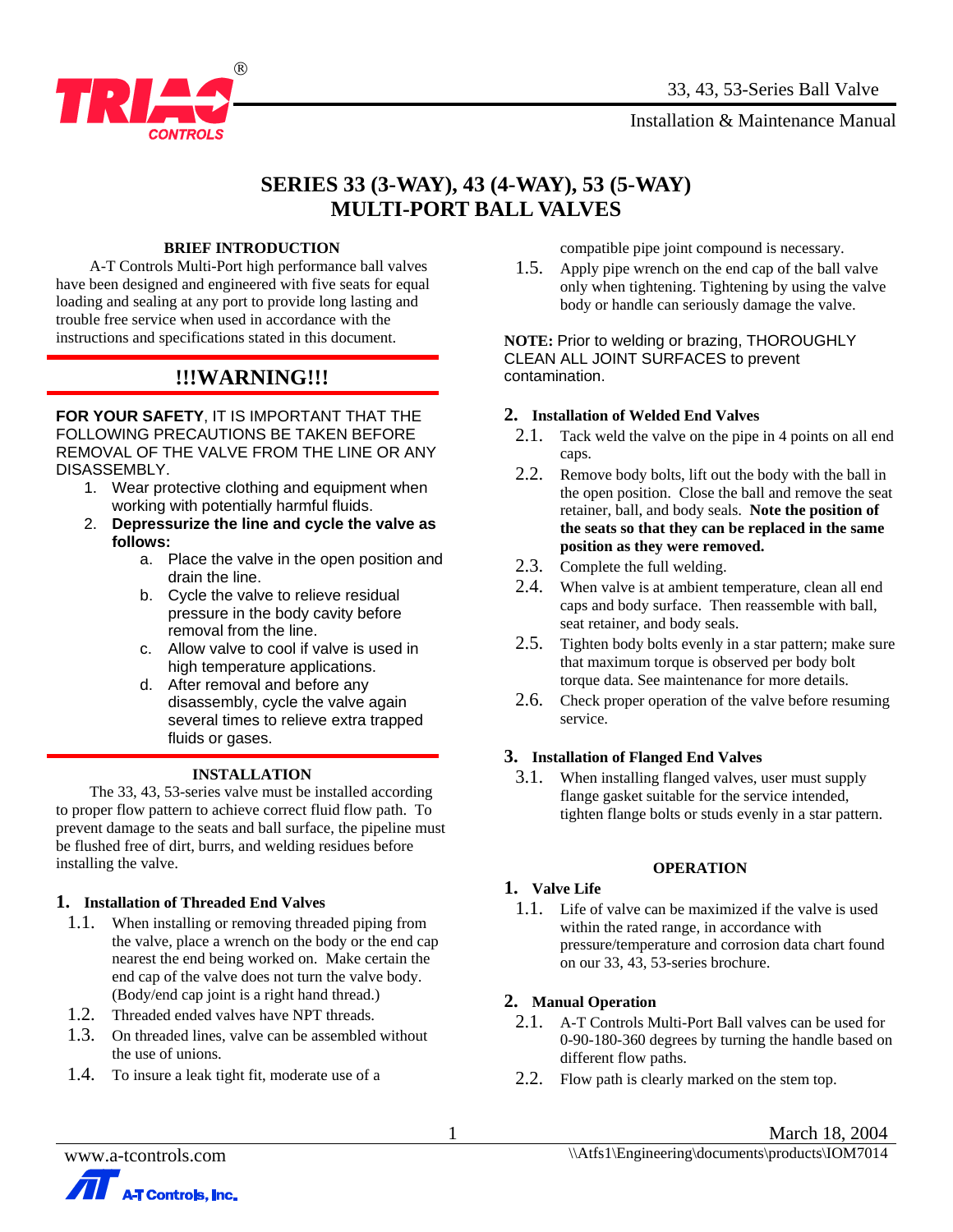

#### **3. Automation Operation**

3.1. Direct mount of pneumatic or electric actuator to these valves require no brackets and couplings on standard application.

*Special applications may require the use of a bracket and coupler.*

## **!!!WARNING!!!**

#### **MAINTENANCE**

 A-T Controls Series 33, 43, 53 ball valve has relatively easy maintenance when replacing all parts, even if the valve is installed in the line. By removing all the body bolts, the valve can be removed and the seats, gaskets, ball, and stem can be replaced without disturbing pipe alignment.

 !!CAUTION!! must be used when repairing valve in line. Proper tag out and lock out procedures must be used. Make sure valve is cooled to ambient temperature and all pressure relieved prior to disassembly.

 When rebuilding, a standard repair kit designated for each size and style valve is available, each repair kit to contain 5 Seats, 5 Joint Gaskets, 5 Retainer Seals, 1 Set of V-ring Packing, 1 Stem Seal, 1 Gland Bushing, 1 fluorocarbon O-Ring.

- 1) Before disassembly, be sure to discharge the hazardous media that might be entrapped inside valve cavity.
- 2) Remove bolts on the end caps.
- 3) Remove valves body from pipeline
- 4) Remove body seals, seats retainer, and seats. **Note the position of the seats so that they can be replaced in the same position as they were removed.**
- 5) Remove ball, Extreme caution should be taken to avoid damage to the ball. **(Pay close attention to the balls position when removing, so the proper flow path can be achieved after assembly)**
- 6) Remove stem from inside the body. A tap to the top of the stem should loosen it. The thrust washer should come out with the stem.
- 7) Once the stem is removed, Extreme caution should be taken when removing the packing. Any scratch on the polished surface caused from a foreign object can cause leakage around the packing.
- 8) Clean and inspect all components to be sure that they are free from foreign matter and pit marks. Paying particular attention to the areas that must maintain a seal. Areas such as finished diameter on stem, inside pipe end, ball and the packing journal should be free from scratches and pitting.
- 9) Once all components have been cleaned, inspected, and

replaced as necessary, the valve can be rebuilt using the factory repair kit recommended.

- 10) Reassemble stem with new stem seals, raised stem thru packing journal. Adjust stem packing to feel snug and firm (refer to torque for stem nut torque)
- 11) Reassembly ball into valve body in the same position as it was removed to ensure proper flow pattern.
- 12) Insert new seats and seals into end caps and blind cover.
- 13) Mount ends and cover on body with bolts by alternating equal adjustment in a star pattern make sure that maximum torque is observed per body bolt torque data, to secure end caps and cover to give proper sealing. Uneven force applied to body will cause the seat compression either to be tight or to loose and affect the ball valve performance.
- 14) Reassembly into line following installation procedure.

**BODY BOLT TOBOLIES** 

15) Cycle valve several times before resuming service.

| DUD I DULL TUNQUES |                |                |  |  |  |
|--------------------|----------------|----------------|--|--|--|
| Series 33, 43, 53  |                |                |  |  |  |
| <b>SIZE</b>        | <b>IN-LBS</b>  | $N-M$          |  |  |  |
| 1/4"               | $140 - 200$    | $16 \sim 23$   |  |  |  |
| 3/8"               | $140 - 200$    | $16 \sim 23$   |  |  |  |
| $1/2$ "            | $140 - 200$    | $16 - 23$      |  |  |  |
| 3/4"               | $155 - 220$    | $18 \sim 25$   |  |  |  |
| 1"                 | $200 - 260$    | $23 - 29$      |  |  |  |
| $1 - 1/4"$         | $245 \sim 305$ | $27 - 34$      |  |  |  |
| $1 - 1/2"$         | $350 - 450$    | $39 - 50$      |  |  |  |
| 2"                 | $475 - 610$    | $54 \sim 69$   |  |  |  |
| $2 - 1/2"$         | $780 - 910$    | $88 \sim 102$  |  |  |  |
| 3"                 | $1050 - 1170$  | $118 - 132$    |  |  |  |
| 4"                 | $1260 - 1430$  | $142 \sim 161$ |  |  |  |

#### **STEM NUT TORQUE**

| Series 33, 43, 53 |        |       |  |  |
|-------------------|--------|-------|--|--|
| Size              | In-lbs | $N-m$ |  |  |
| 1/4"              | 69     | 8.2   |  |  |
| 3/8"<br>69        |        | 8.2   |  |  |
| 1/2"              | 69     | 8.2   |  |  |
| 3/4"              | 95     | 11.2  |  |  |
| 1, 7              | 95     | 11.2  |  |  |
| $1 - 1/4$ "       | 139    | 16.3  |  |  |
| $1 - 1/2$ "       | 182    | 21.4  |  |  |
| 2                 | 182    | 21.4  |  |  |
| $2 - 1/2$ "       | 182    | 21.4  |  |  |
| 3"                | 234    | 27.6  |  |  |
| 4"<br>234<br>27.6 |        |       |  |  |

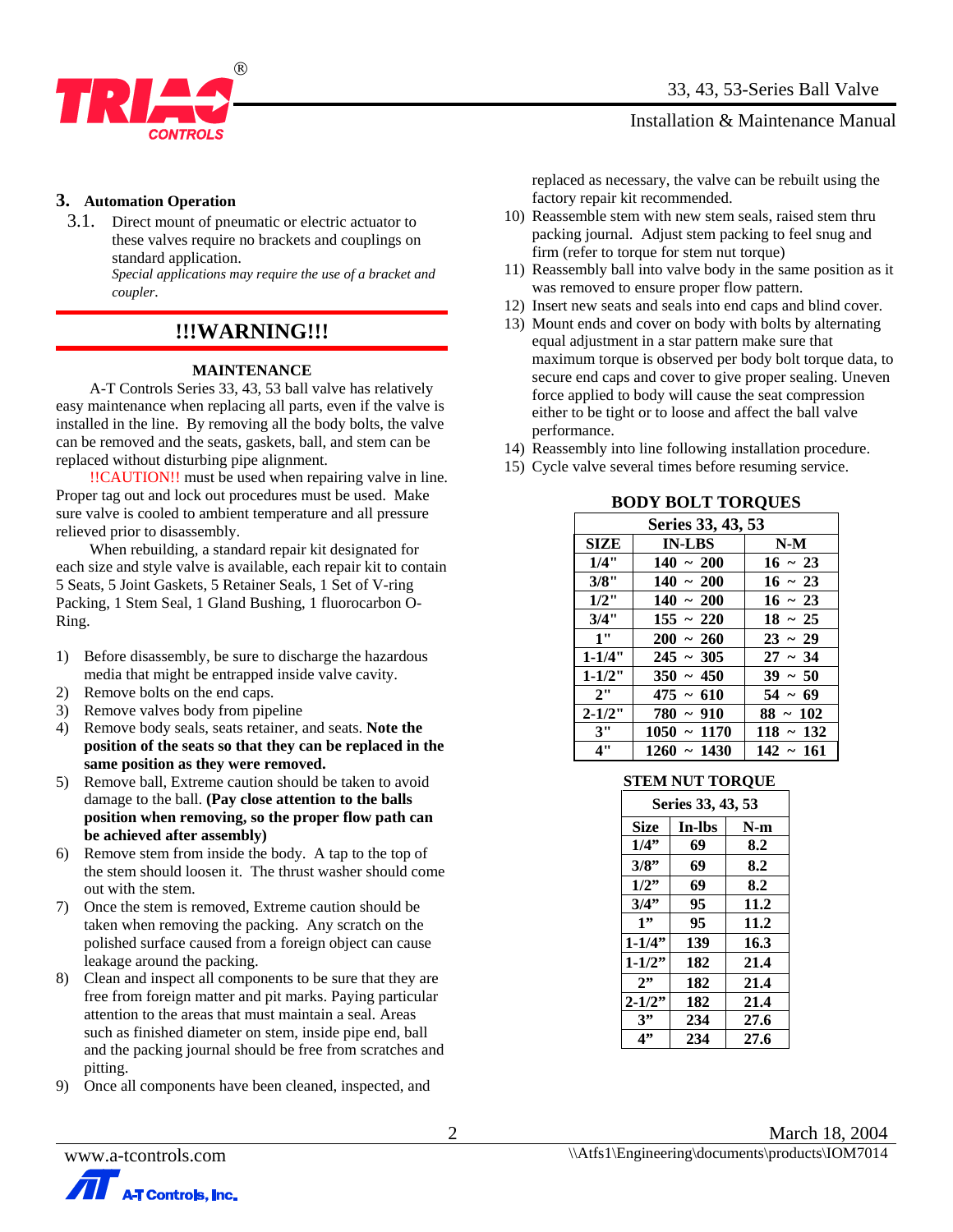

|             | Series 33, 43, 53 Seat Kits |              |              |                 |              |  |
|-------------|-----------------------------|--------------|--------------|-----------------|--------------|--|
| <b>Size</b> | <b>PTFE</b>                 | <b>RTFE</b>  | <b>STFE</b>  | <b>TFM-1600</b> | <b>UHMWE</b> |  |
| $1/4$ "     | 33-0025-PTFE                | 33-0025-RTFE | 33-0025-STFE | 33-0025-TFM     | 33-0025-UHMW |  |
| 3/8"        | 33-0038-PTFE                | 33-0038-RTFE | 33-0038-STFE | 33-0038-TFM     | 33-0038-UHMW |  |
| 1/2"        | 33-0050-PTFE                | 33-0050-RTFE | 33-0050-STFE | 33-0050-TFM     | 33-0050-UHMW |  |
| 3/4"        | 33-0075-PTFE                | 33-0075-RTFE | 33-0075-STFE | 33-0075-TFM     | 33-0075-UHMW |  |
| 1"          | 33-0100-PTFE                | 33-0100-RTFE | 33-0100-STFE | 33-0100-TFM     | 33-0100-UHMW |  |
| $1 - 1/4$ " | 33-0125-PTFE                | 33-0125-RTFE | 33-0125-STFE | 33-0125-TFM     | 33-0125-UHMW |  |
| $1 - 1/2"$  | 33-0150-PTFE                | 33-0150-RTFE | 33-0150-STFE | 33-0150-TFM     | 33-0150-UHMW |  |
| 2"          | 33-0200-PTFE                | 33-0200-RTFE | 33-0200-STFE | 33-0200-TFM     | 33-0200-UHMW |  |
| $2 - 1/2"$  | 33-0250-PTFE                | 33-0250-RTFE | 33-0250-STFE | 33-0250-TFM     | 33-0250-UHMW |  |
| 3"          | 33-0300-PTFE                | 33-0300-RTFE | 33-0300-STFE | 33-0300-TFM     | 33-0300-UHMW |  |
| 4"          | 33-0400-PTFE                | 33-0400-RTFE | 33-0400-STFE | 33-0400-TFM     | 33-0400-UHMW |  |

## **Series 33, 43, 53 Repair Kits**

| <b>Size</b> | <b>PTFE</b>     | <b>RTFE</b>     | <b>STFE</b>     | <b>TFM-1600</b> | <b>UHMWE</b>    |
|-------------|-----------------|-----------------|-----------------|-----------------|-----------------|
| 1/4"        | 33-RK-0025-PTFE | 33-RK-0025-RTFE | 33-RK-0025-STFE | 33-RK-0025-TFM  | 33-RK-0025-UHMW |
| 3/8"        | 33-RK-0038-PTFE | 33-RK-0038-RTFE | 33-RK-0038-STFE | 33-RK-0038-TFM  | 33-RK-0038-UHMW |
| $1/2$ "     | 33-RK-0050-PTFE | 33-RK-0050-RTFE | 33-RK-0050-STFE | 33-RK-0050-TFM  | 33-RK-0050-UHMW |
| 3/4"        | 33-RK-0075-PTFE | 33-RK-0075-RTFE | 33-RK-0075-STFE | 33-RK-0075-TFM  | 33-RK-0075-UHMW |
| 1"          | 33-RK-0100-PTFE | 33-RK-0100-RTFE | 33-RK-0100-STFE | 33-RK-0100-TFM  | 33-RK-0100-UHMW |
| $1 - 1/4$   | 33-RK-0125-PTFE | 33-RK-0125-RTFE | 33-RK-0125-STFE | 33-RK-0125-TFM  | 33-RK-0125-UHMW |
| $1 - 1/2$   | 33-RK-0150-PTFE | 33-RK-0150-RTFE | 33-RK-0150-STFE | 33-RK-0150-TFM  | 33-RK-0150-UHMW |
| 2"          | 33-RK-0200-PTFE | 33-RK-0200-RTFE | 33-RK-0200-STFE | 33-RK-0200-TFM  | 33-RK-0200-UHMW |
| $2 - 1/2$ " | 33-RK-0250-PTFE | 33-RK-0250-RTFE | 33-RK-0250-STFE | 33-RK-0250-TFM  | 33-RK-0250-UHMW |
| 3"          | 33-RK-0300-PTFE | 33-RK-0300-RTFE | 33-RK-0300-STFE | 33-RK-0300-TFM  | 33-RK-0300-UHMW |
| 4"          | 33-RK-0400-PTFE | 33-RK-0400-RTFE | 33-RK-0400-STFE | 33-RK-0400-TFM  | 33-RK-0400-UHMW |

 \*Repair kit include: 5 Seats, 5 Joint Gaskets, 5 Retainer Seals, 1 Set of V-ring Packing, 1 Stem Seal, 1 Gland Bushing, 1 fluorocarbon O-Ring **Note:** 1/4"-1-1/4" 1 set of V-ring Packing includes three pieces

1-1/2"-4" " 1 set of V-ring Packing includes four pieces

|             | Series 33, 43, 53 Body Gasket Kits |                 |                 |                 |                 |
|-------------|------------------------------------|-----------------|-----------------|-----------------|-----------------|
| <b>Size</b> | <b>PTFE</b>                        | <b>RTFE</b>     | <b>STFE</b>     | <b>TFM-1600</b> | <b>UHMWE</b>    |
| $1/4$ "     | 33-BG-0025-PTFE                    | 33-BG-0025-RTFE | 33-BG-0025-STFE | 33-BG-0025-TFM  | 33-BG-0025-UHMW |
| 3/8"        | 33-BG-0038-PTFE                    | 33-BG-0038-RTFE | 33-BG-0038-STFE | 33-BG-0038-TFM  | 33-BG-0038-UHMW |
| $1/2$ "     | 33-BG-0050-PTFE                    | 33-BG-0050-RTFE | 33-BG-0050-STFE | 33-BG-0050-TFM  | 33-BG-0050-UHMW |
| 3/4"        | 33-BG-0075-PTFE                    | 33-BG-0075-RTFE | 33-BG-0075-STFE | 33-BG-0075-TFM  | 33-BG-0075-UHMW |
| 1"          | 33-BG-0100-PTFE                    | 33-BG-0100-RTFE | 33-BG-0100-STFE | 33-BG-0100-TFM  | 33-BG-0100-UHMW |
| $1 - 1/4$   | 33-BG-0125-PTFE                    | 33-BG-0125-RTFE | 33-BG-0125-STFE | 33-BG-0125-TFM  | 33-BG-0125-UHMW |
| $1 - 1/2$ " | 33-BG-0150-PTFE                    | 33-BG-0150-RTFE | 33-BG-0150-STFE | 33-BG-0150-TFM  | 33-BG-0150-UHMW |
| 2"          | 33-BG-0200-PTFE                    | 33-BG-0200-RTFE | 33-BG-0200-STFE | 33-BG-0200-TFM  | 33-BG-0200-UHMW |
| $2 - 1/2$ " | 33-BG-0250-PTFE                    | 33-BG-0250-RTFE | 33-BG-0250-STFE | 33-BG-0250-TFM  | 33-BG-0250-UHMW |
| 3"          | 33-BG-0300-PTFE                    | 33-BG-0300-RTFE | 33-BG-0300-STFE | 33-BG-0300-TFM  | 33-BG-0300-UHMW |
| 4"          | 33-BG-0400-PTFE                    | 33-BG-0400-RTFE | 33-BG-0400-STFE | 33-BG-0400-TFM  | 33-BG-0400-UHMW |

\*Body Gasket kit include: 5 Joint Gaskets, 5 Retainer Seals

 **Note:** When ordering seats, repair kit, and body gasket kits; All 33, 43, 53 use the same part number for the size. Make sure to specify size, valve code, valve seat, seal and stem packing materials. Optional components such as ball, stem and handle are also available.